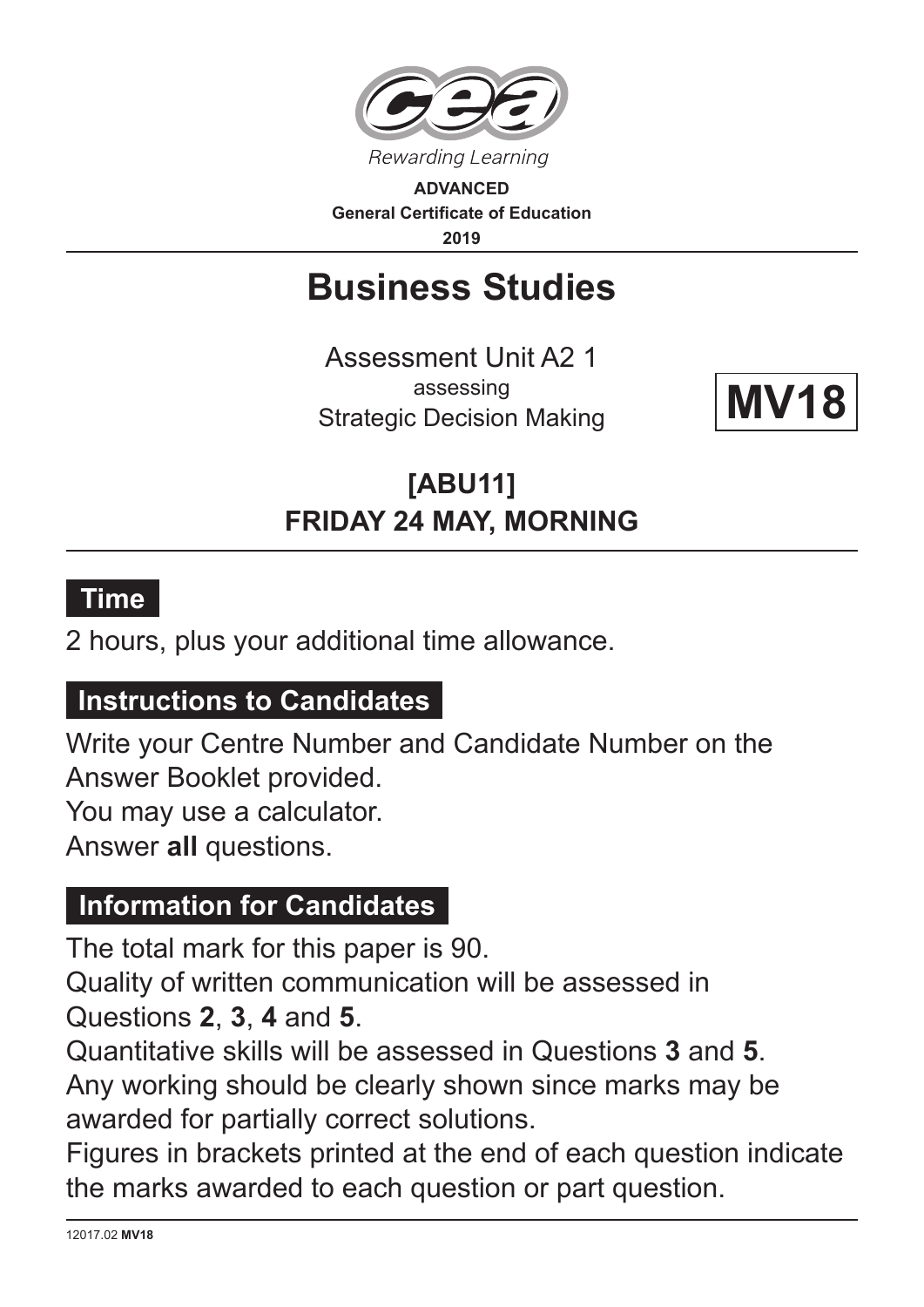# **Advice to Candidates**

You are advised to take account of the marks for each part question in allocating the available examination time.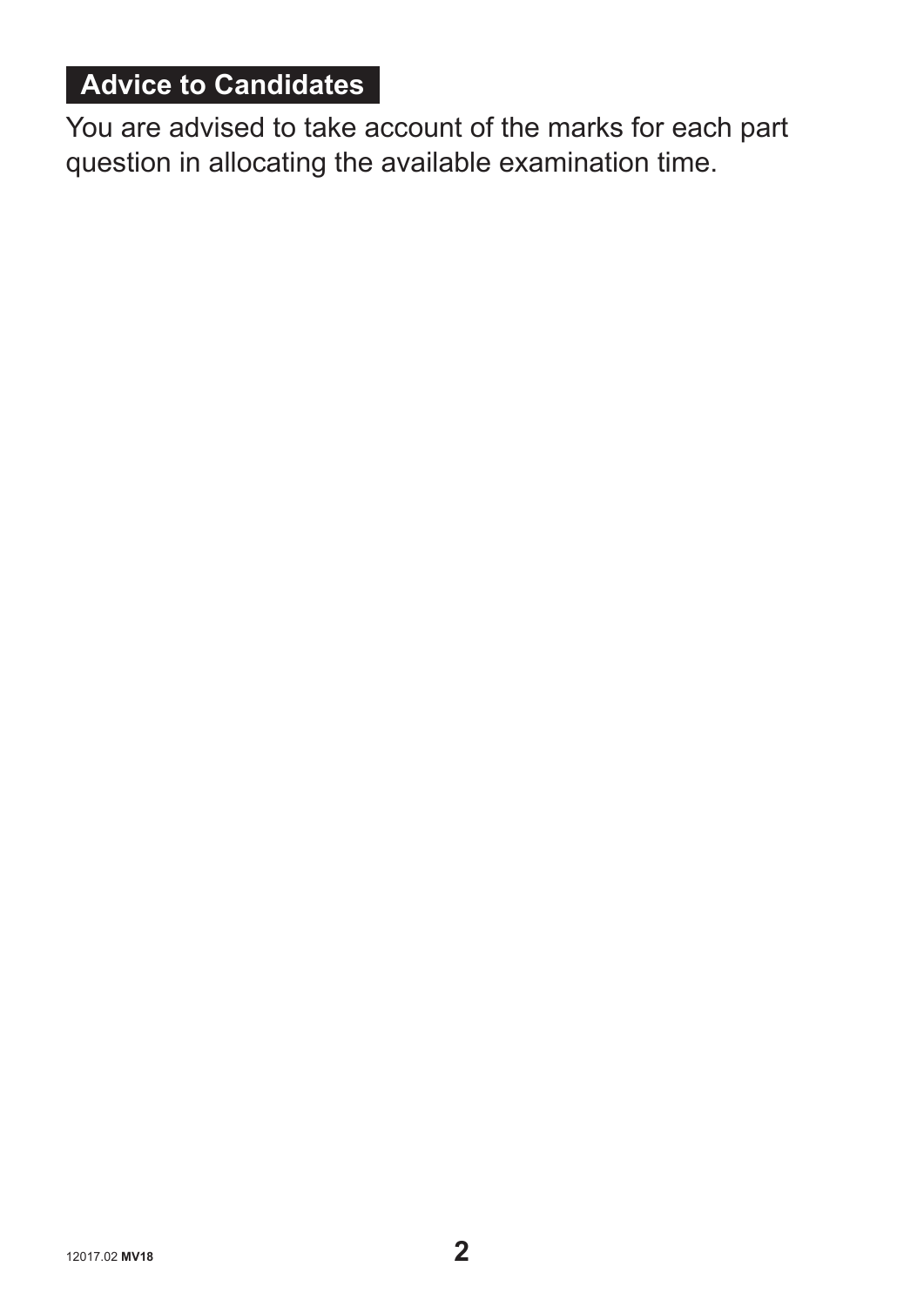Study the information in the case study below and answer all the questions that follow.

### **Ntry Ltd**

Ntry Ltd is a family owned business, located near Belfast, which manufactures a range of internal and external wooden doors. It uses several types of wood, all bought from suppliers who use only sustainable sources. The business was originally set up as a partnership involving two brothers – Jack and John Green. In 2012, following steady growth in sales, it became a private limited company mainly to raise additional capital aimed at facilitating implementation of a growth strategy. However, the brothers are the majority shareholders, each holding 35**%** of the share capital. The two brothers work in the business, Jack as the Managing Director and John as the Marketing Manager.

Ntry Ltd currently has over 60 employees and operates from a spacious, purpose-built factory equipped with modern machinery. It sells just over 80**%** of its output to large DIY stores in the UK and Ireland with the remainder sold mainly to French and Spanish retailers.

John has just completed extensive market research and has concluded that the time is now right for Ntry Ltd to undertake a major expansion in order to meet an expected increase in demand in the UK market. He has proposed that Ntry Ltd should purchase 10 new production machines costing **£**1.1m each, all fully automated and computer controlled. These would enable the business to significantly increase its sales. However, there would be significant costs involved for the retraining of operatives.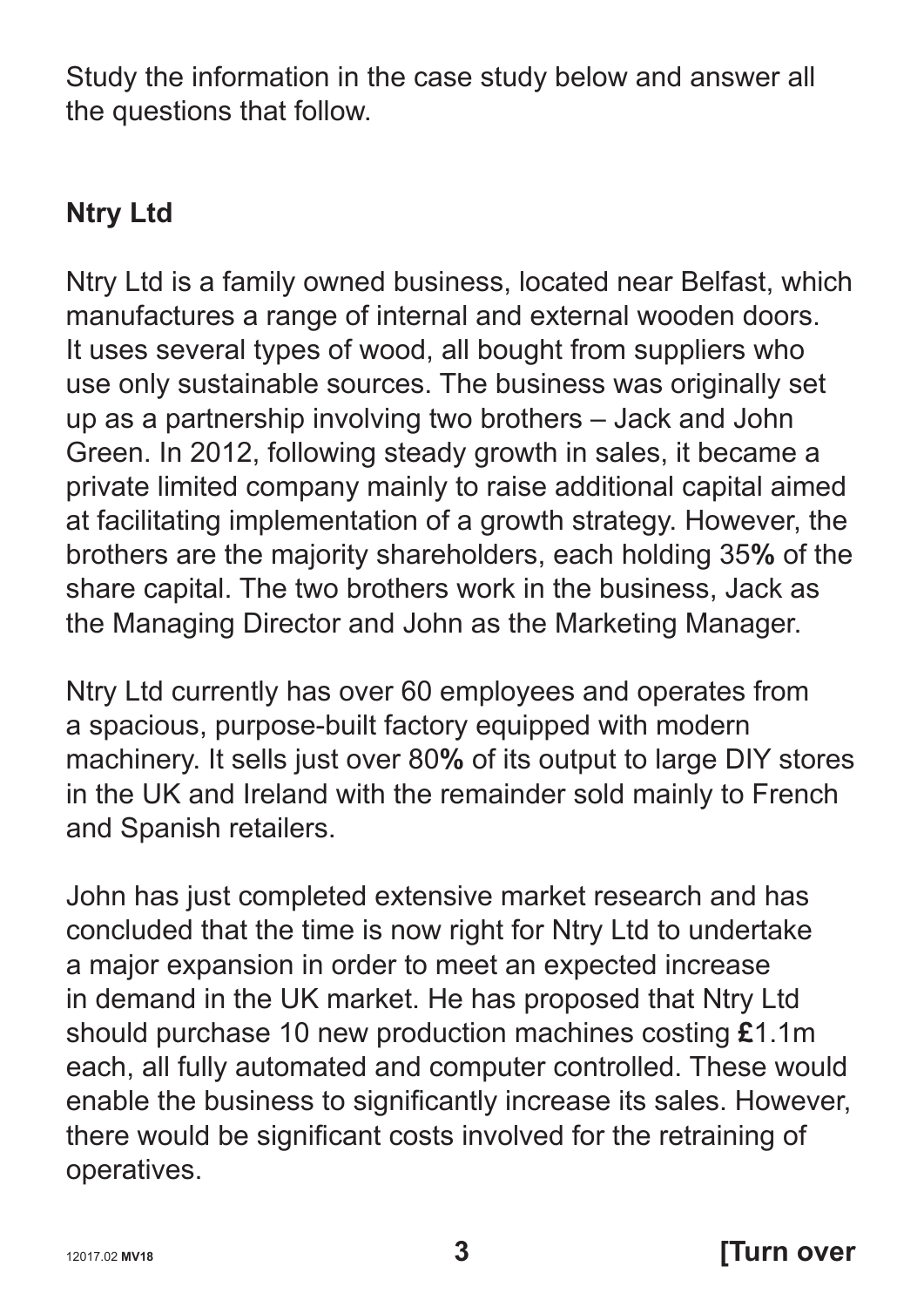By expanding in this way, John also expects the company to become more efficient by being able to achieve economies of scale. He has carried out an investment appraisal on his proposal using the Net Present Value method. Results of his analysis are shown in **Table 1** below.

| Year              | <b>Net Cash</b><br>Inflows (£s)                   | <b>Discount</b><br>Factor 5% | <b>Present Value</b><br>(Es) |  |
|-------------------|---------------------------------------------------|------------------------------|------------------------------|--|
| Year 1            | 1,500,000                                         | 0.952                        | 1,428,000                    |  |
| Year 2            | 2,000,000                                         | 0.907                        | 1,814,000                    |  |
| Year <sub>3</sub> | 3,500,000                                         | 0.864                        | 3,024,000                    |  |
| Year 4            | 4,000,000                                         | 0.823                        | 3,292,000                    |  |
| Year 5            | 3,500,000                                         | 0.784                        | 2,744,000                    |  |
| Year 6            | 1,500,000                                         | 0.746                        | 1,119,000                    |  |
| Year <sub>7</sub> | 750,000                                           | 0.711                        | 533,250                      |  |
|                   | <b>Total Present Values</b>                       |                              | 13,954,250                   |  |
|                   | Initial Investment $10 \times \text{\pounds}1.1m$ |                              | (11,000,000)                 |  |
|                   | <b>Net Present Value</b>                          |                              | 2,954,250                    |  |

#### **Table 1: Net Present Value Estimates**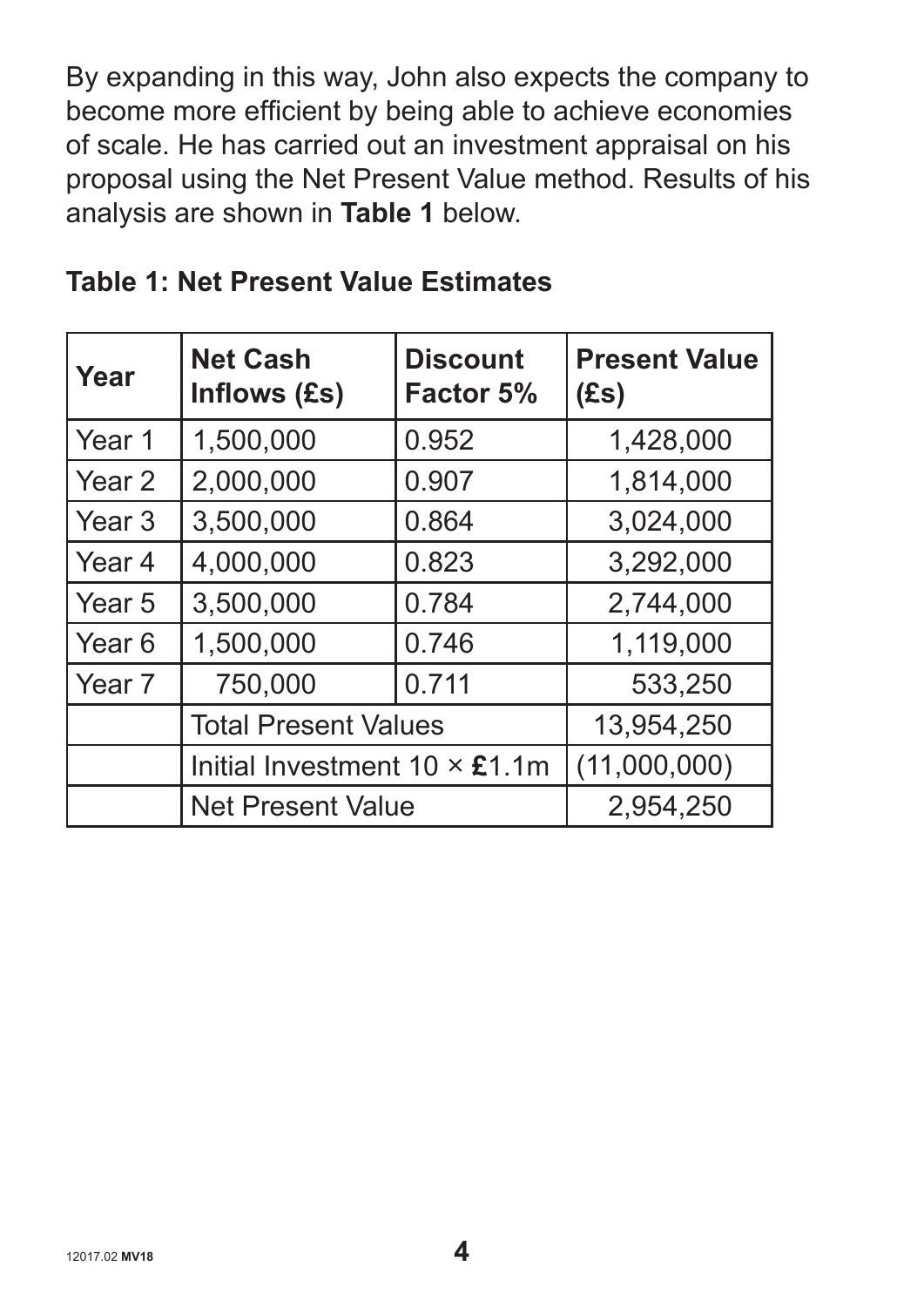John is very keen for the investment to go ahead as he wants Ntry Ltd to be prepared to meet the challenges of a dynamic, expanding market. He feels that the company did not respond quickly enough to a recent advertising campaign by a foreign competitor and does not want to be unprepared again.

Jack requests the company accountant to provide him with some performance ratios for the years 2017 and 2018. These are shown in **Table 2** below.

#### **Table 2:**

#### **Performance Ratios relating to Ntry Ltd for the Financial Years ended 31 December**

| <b>Profitability</b>              | 2018  | 2017       |
|-----------------------------------|-------|------------|
| <b>Gross Profit percentage</b>    | 35%   | 33%        |
| Net Profit percentage             | 12.4% | 12%        |
| <b>Return on Capital Employed</b> | 9.1%  | 8.2%       |
| <b>Liquidity</b>                  |       |            |
| <b>Current Ratio</b>              | 1.4:1 | 2.1:1      |
| <b>Gearing Ratio</b>              | 52%   | <b>37%</b> |
| <b>Shareholder Returns</b>        |       |            |
| <b>Earnings per Share</b>         | 16p   | 15p        |

Although Jack does want Ntry Ltd to maximise its market share and profits, he is worried about whether the business can currently afford to proceed with John's proposed **£**11 m expansion strategy. The business has had to rely more on bank loans over the last few years, a consequence of profits being paid out to shareholders in the form of dividends rather than being ploughed back into the business. Family shareholders have been very happy with their returns of 16p per share, which far exceed the current bank interest rates for savings of 0.05**%**.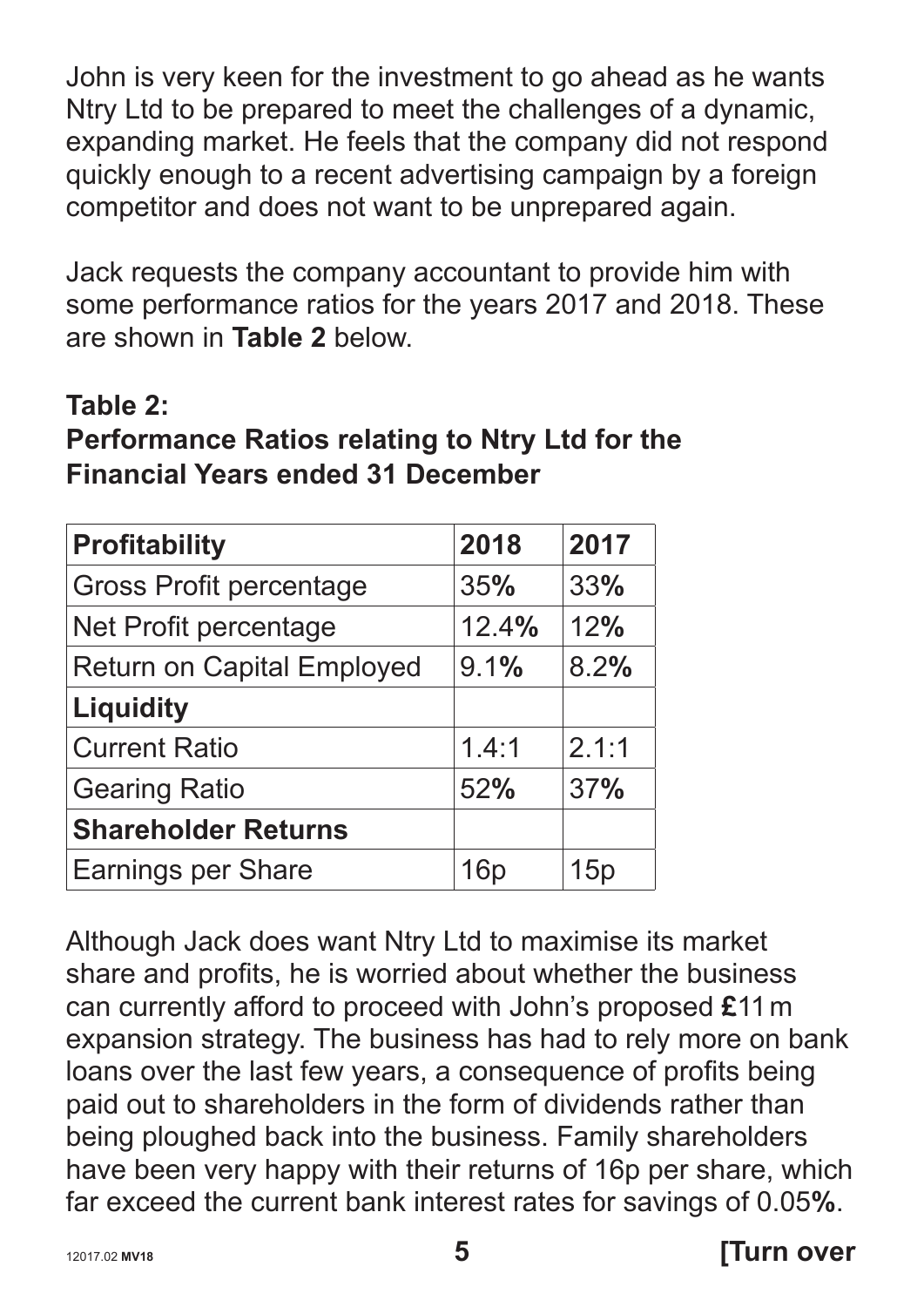John feels that Ntry Ltd needs to undertake contingency planning due to uncertainty within the industry over the survival of one of its main wood suppliers. He also foresees employee opposition to the introduction of the new machines.

John was disappointed at the time that his brother Jack did not share his concerns about the need to engage in contingency planning as a priority. Jack stated that he was too busy to oversee the setting up of such a system, that it was more important to spend time on the effective day-to-day running of the factory. At the time, Jack observed that the company had been gaining one new customer per month, over a period of two years, and had taken upon himself to ensure that their needs had been met.

Traditionally, there has been a culture of swift decision making within Ntry Ltd – the result of the Green brothers having the balance of power to implement what they wanted. However, this has led to employees claiming that they are not being listened to, hence rules and procedures were not being followed. Several disputes are currently ongoing relating to enforced new working practices and last year there was a significant increase in the rate of staff turnover, from 5**%** in 2018 compared to 1**%** reported in 2017.

John envisages employees being reorganised from existing functional departments into various teams, each of whom would be given specific responsibility for new projects. Jack Green acknowledges that this matrix structure might motivate employees better, but is concerned about losing control to project managers in the business. John has assured him that implementing a system of Key Performance Indicators (KPIs) such as new customers per month, output per employee or product reject rate, would alleviate his concerns.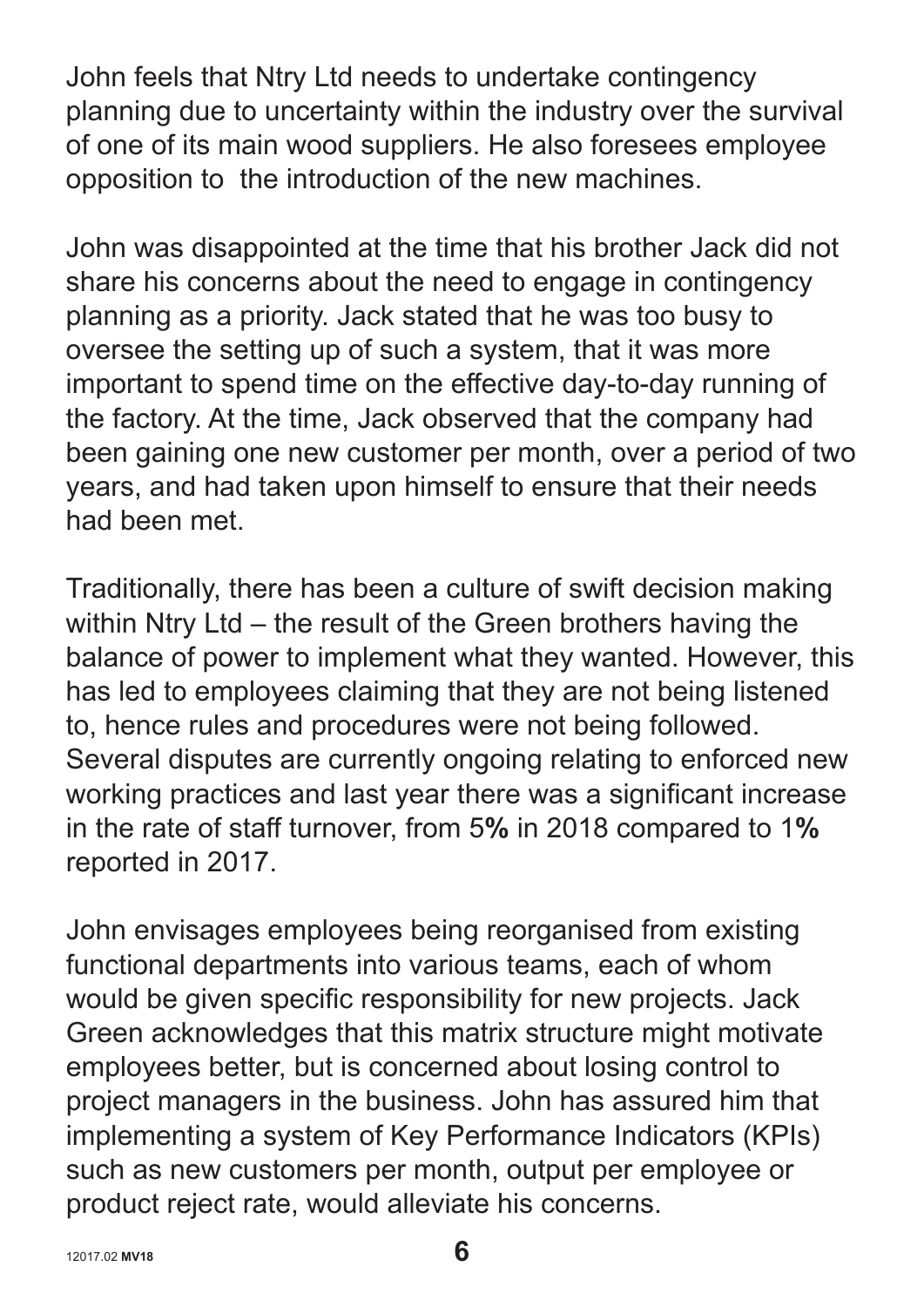John recently attended a conference on "Understanding Employee Behaviour". The conference presented Charles Handy's model of Organisational Culture and how the model could be applied to businesses to achieve their objectives and targets. John is keen to address all Handy's elements, especially power and task issues during his expansion plans.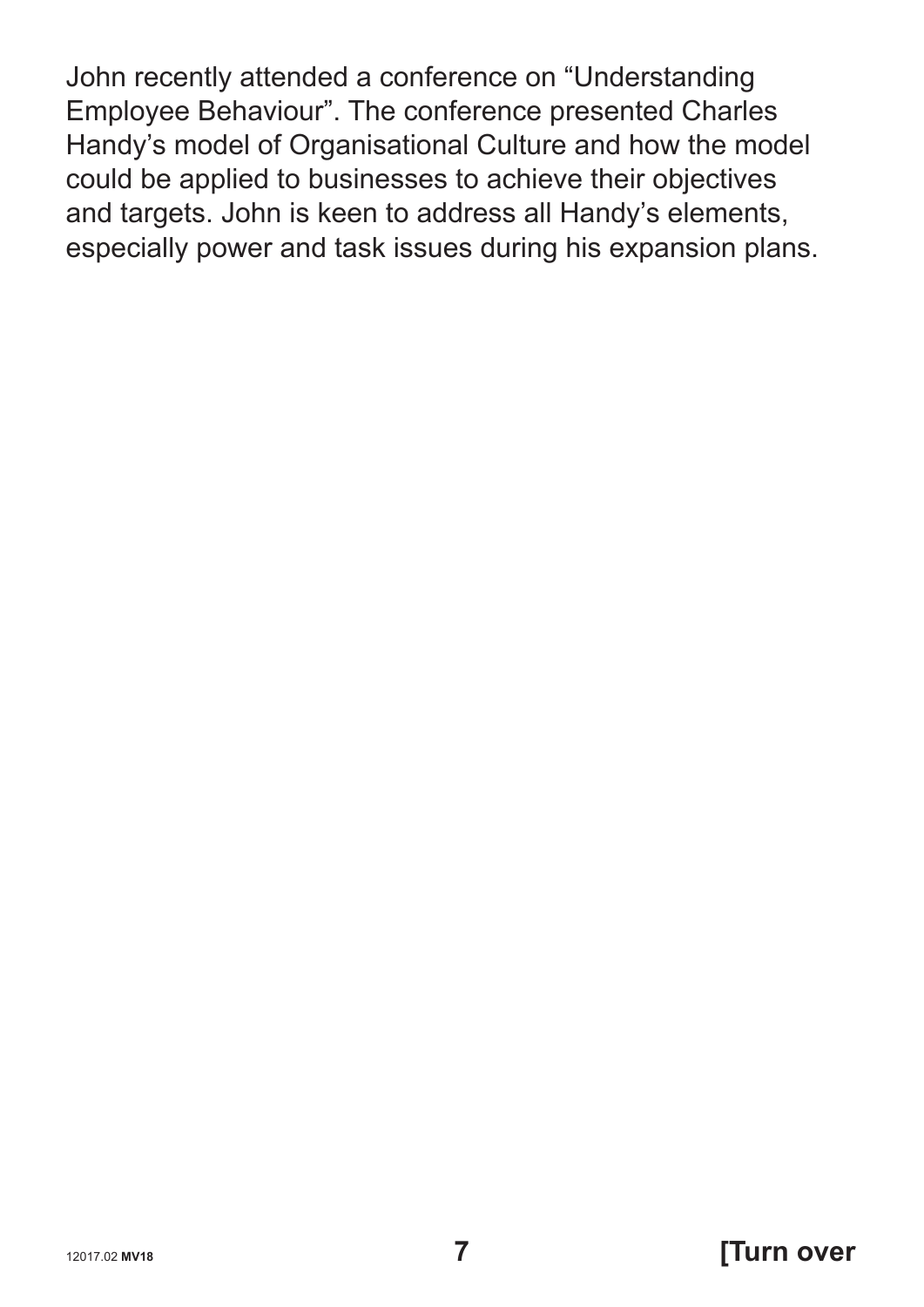- **1 (a)** Explain the term Key Performance Indicators using an example from Ntry Ltd to illustrate your answer. [4 marks]
	- **(b)** Explain how the "power" and "task" elements of Handy's model of organisational culture might be applied within Ntry Ltd. [6 marks]
- **2** Evaluate the need for contingency planning within Ntry Ltd. [15 marks]
- **3** Evaluate the performance of Ntry Ltd during 2018 using appropriate performance ratios from **Table 2**. [20 marks]
- **4** Evaluate the implications of a growth strategy for Ntry Ltd. [20 marks]
- **5** Evaluate the usefulness of the Net Present Value method of investment appraisal as an aid to decision making in Ntry Ltd. [25 marks]

#### **THIS IS THE END OF THE QUESTION PAPER**